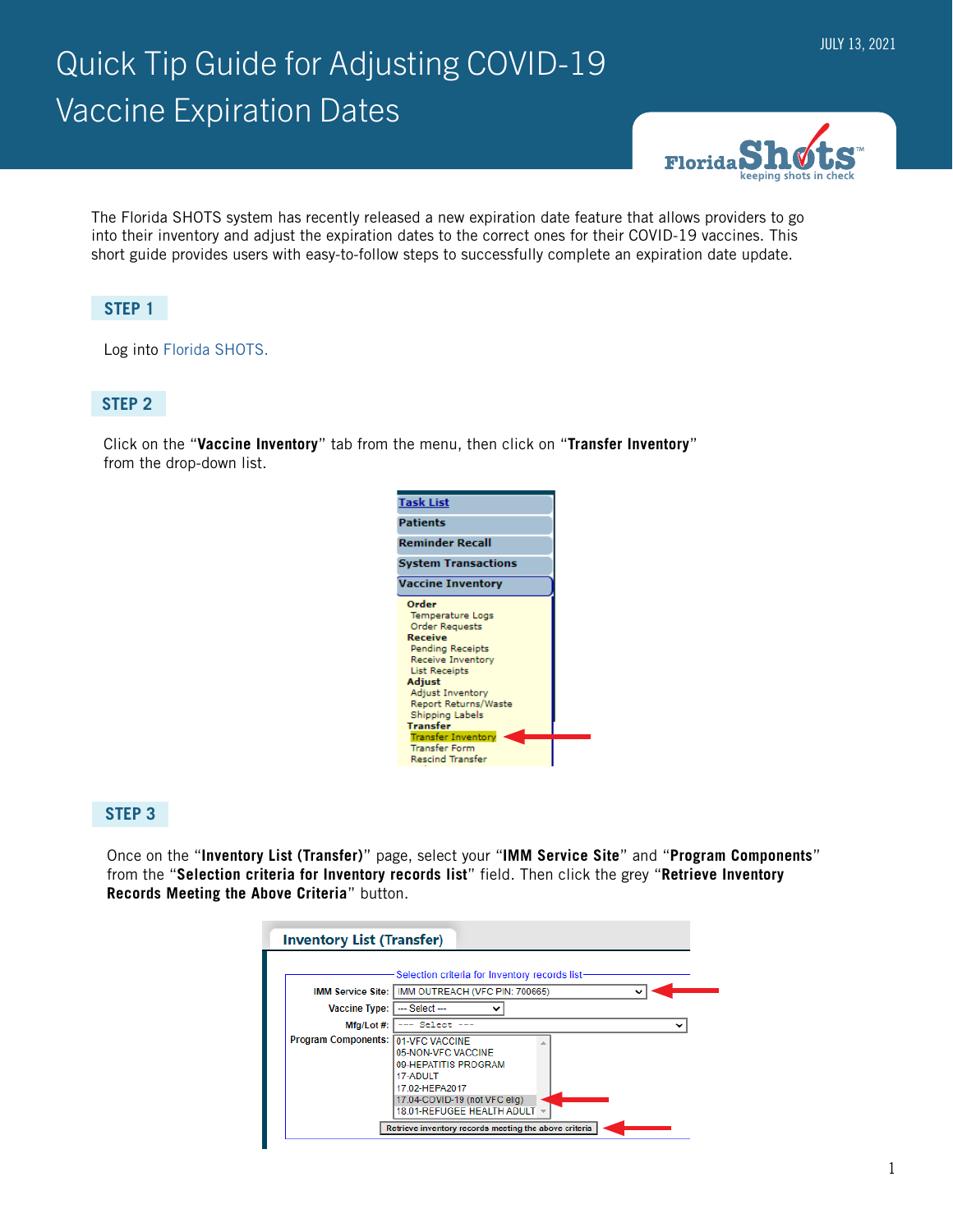#### **STEP 4**

All inventory records that meet the selected criteria will then appear. Click on the "**Inventory record row**" you want to select as the transfer "supplier."

| <b>Continued State</b><br>17.02-HEPA2017<br>17.04-COVID-19 (not VFC elig)<br>18.01-REFUGEE HEALTH ADULT<br>Retrieve inventory records meeting the above criteria |                                                                                |         |                              |       |
|------------------------------------------------------------------------------------------------------------------------------------------------------------------|--------------------------------------------------------------------------------|---------|------------------------------|-------|
| <b>Site</b>                                                                                                                                                      | Click the Inventory record row (below) to select it as the transfer 'supplier' |         |                              |       |
| Vaccine Type                                                                                                                                                     | Manufacturer<br><b>Program Component</b>                                       | Lot#    | <b>Expires</b><br><b>NDC</b> | ON    |
| <b>IMM OUTREACH</b><br>COVID-19 MODERNA                                                                                                                          | MOD-MODERNA US, INC.<br>17.04-COVID-19 (not VFC elig)                          | 003C21A | 10/17/2021<br>80777-0273-99  | 900   |
| <b>IMM OUTREACH</b><br>COVID-19 MODERNA                                                                                                                          | MOD-MODERNA US. INC.<br>17.04-COVID-19 (not VFC elig)                          | 009C21A | 10/15/2021<br>80777-0273-99  | 200   |
| <b>IMM OUTREACH</b><br>COVID-19 MODERNA                                                                                                                          | MOD-MODERNA US, INC.<br>17.04-COVID-19 (not VFC elig)                          | 033C21A | 10/27/2021<br>80777-0273-99  | 1400  |
| <b>IMM OUTREACH</b><br>COVID-19 PFIZER                                                                                                                           | PFR-PFIZER, INC.<br>17.04-COVID-19 (not VFC elig)                              | EL9262  | 05/31/2021<br>59267-1000-02  |       |
| <b>IMM OUTREACH</b><br>COVID-19 PFIZER                                                                                                                           | PFR-PFIZER, INC.<br>17.04-COVID-19 (not VFC elig)                              | ER8731  | 07/31/2021<br>59267-1000-02  |       |
| <b>IMM OUTREACH</b><br>COVID-19 PFIZER                                                                                                                           | PFR-PFIZER, INC.<br>17.04-COVID-19 (not VFC etg)                               | EW0164  | 08/31/2021<br>59267-1000-02  | 16105 |
| <b>IMM OUTREACH</b><br>COVID-19 PFIZER                                                                                                                           | PFR-PFIZER, INC.<br>17.04-COVID-19 (not VFC elig)                              | EW0168  | 08/31/2021<br>59267-1000-02  | 26908 |
| <b>IMM OUTREACH</b><br>COVID-19 PFIZER                                                                                                                           | PER-PEIZER INC.<br>17.04-COVID-19 (not VFC etg)                                | EW0171  | 08/31/2021<br>59267-1000-02  | 14    |
| <b>IMM OUTREACH</b><br>COVID-19 PFIZER                                                                                                                           | PFR-PFIZER, INC.<br>17.04-COVID-19 (not VEC alio)                              | EW0179  | 08/31/2021<br>59267-1000-02  | 15    |

#### **STEP 5**

This brings you to the "**Transfer Inventory**" page where you can begin the internal transfer process of the update. From here, select the *same* service site that you selected in **Step 3** from the "**Site**" drop-down box, enter the number of doses to be transferred in the "**Transfer Quantity**" box, then select "**Expiration Date Update**" as the "**Reason**" from the drop-down box.

**NOTE:** For the purpose of updating vaccine expiration dates, all available doses should be transferred (see amount listed under "**Available Quantity**" for reference).

Once complete, click "**Submit.**"

| <b>Transfer Inventory</b>                                |                                   |                                                  |                       |                                          |
|----------------------------------------------------------|-----------------------------------|--------------------------------------------------|-----------------------|------------------------------------------|
|                                                          |                                   |                                                  |                       | -Inventory record being reduced-         |
|                                                          |                                   | Site: IMM OUTREACH                               |                       |                                          |
|                                                          |                                   | Vaccine Type: COVID-19 PFIZER                    |                       |                                          |
|                                                          |                                   | Manufacturer: PFR-PFIZER, INC                    |                       |                                          |
|                                                          | Lot Number: EW0168                |                                                  |                       | Expires: 08/31/2021                      |
|                                                          |                                   | Program Component: 17.04-COVID-19 (not VFC elig) |                       |                                          |
|                                                          |                                   |                                                  |                       | <b>Return to Inventory List</b>          |
|                                                          |                                   |                                                  |                       | Pending Transfer to be created for:      |
| Effective Date: * 06/24/2021                             |                                   |                                                  |                       |                                          |
|                                                          | Select by providing Receiver Pin: | $-OR -$                                          |                       | Select by providing Organization Name: * |
|                                                          |                                   |                                                  |                       | <b>BROWARD CHD</b>                       |
|                                                          |                                   | Lookup pin number                                |                       | Retrieve matching organizations          |
|                                                          |                                   |                                                  | Site:                 | IMM OUTREACH (700665)<br>$\checkmark$    |
|                                                          | Transfer <sup>*</sup>             |                                                  |                       |                                          |
| Available<br>Quantity                                    | Quantity                          |                                                  | Remaining<br>Quantity | Reason <sup>*</sup>                      |
| 26908                                                    | 26908                             |                                                  | $\mathbf{0}$          | <b>Expiration Date Update</b>            |
| Comment:                                                 |                                   |                                                  |                       |                                          |
|                                                          |                                   |                                                  |                       |                                          |
|                                                          |                                   |                                                  |                       |                                          |
|                                                          |                                   |                                                  |                       |                                          |
|                                                          |                                   |                                                  |                       |                                          |
| Maximum characters permitted is: 425. Character count: 0 |                                   |                                                  |                       |                                          |
|                                                          |                                   |                                                  |                       |                                          |
| Submit                                                   |                                   |                                                  |                       |                                          |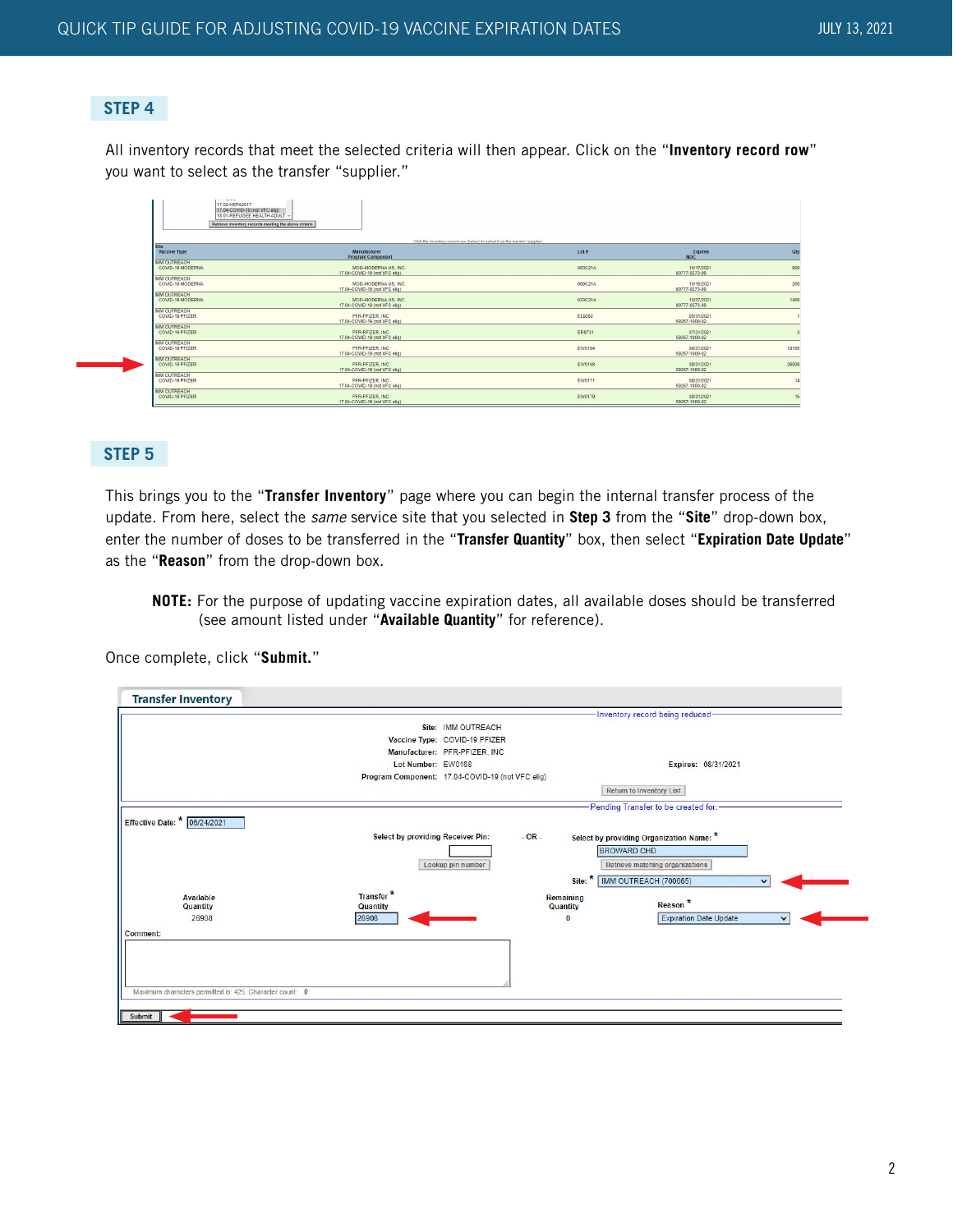**NOTE:** You may receive a pop-up message confirming the inventory transfer was successful. Click "**OK**" to continue.



#### **STEP 6**

Next, click on "**Pending Receipts**" from the **Vaccine Inventory** drop-down list on the menu.



#### **STEP 7**

Once on the "**Unapplied Pending Receipts List**" page, click the grey "**Line Items**" button for your receiving service site.

| <b>Unapplied Pending Receipts List</b>                                   |                                                                                                            |                  |                 | VT99: BROWARDCHD |
|--------------------------------------------------------------------------|------------------------------------------------------------------------------------------------------------|------------------|-----------------|------------------|
| Sender:<br>O IMM OUTREACH (VFC PIN:700665) (All<br>Receive Other Vaccine | <b>Receiving Service Site:</b><br>FT LAUDERDALE IMM CL (VFC PIN:700065) 4<br>IMM OUTREACH (VFC PIN:700665) |                  |                 |                  |
| <b>Receiving Service Site</b>                                            | Pin                                                                                                        | <b>Send Date</b> | <b>Pam Comp</b> |                  |
| <b>FT LAUDERDALE IMM CL</b>                                              | 700065                                                                                                     | 05/13/2021       | 17.04           | Line Items (1)   |
| <b>IMM OUTREACH</b>                                                      | 700665                                                                                                     | 06/24/2021       | 17.04           | Line Items (1)   |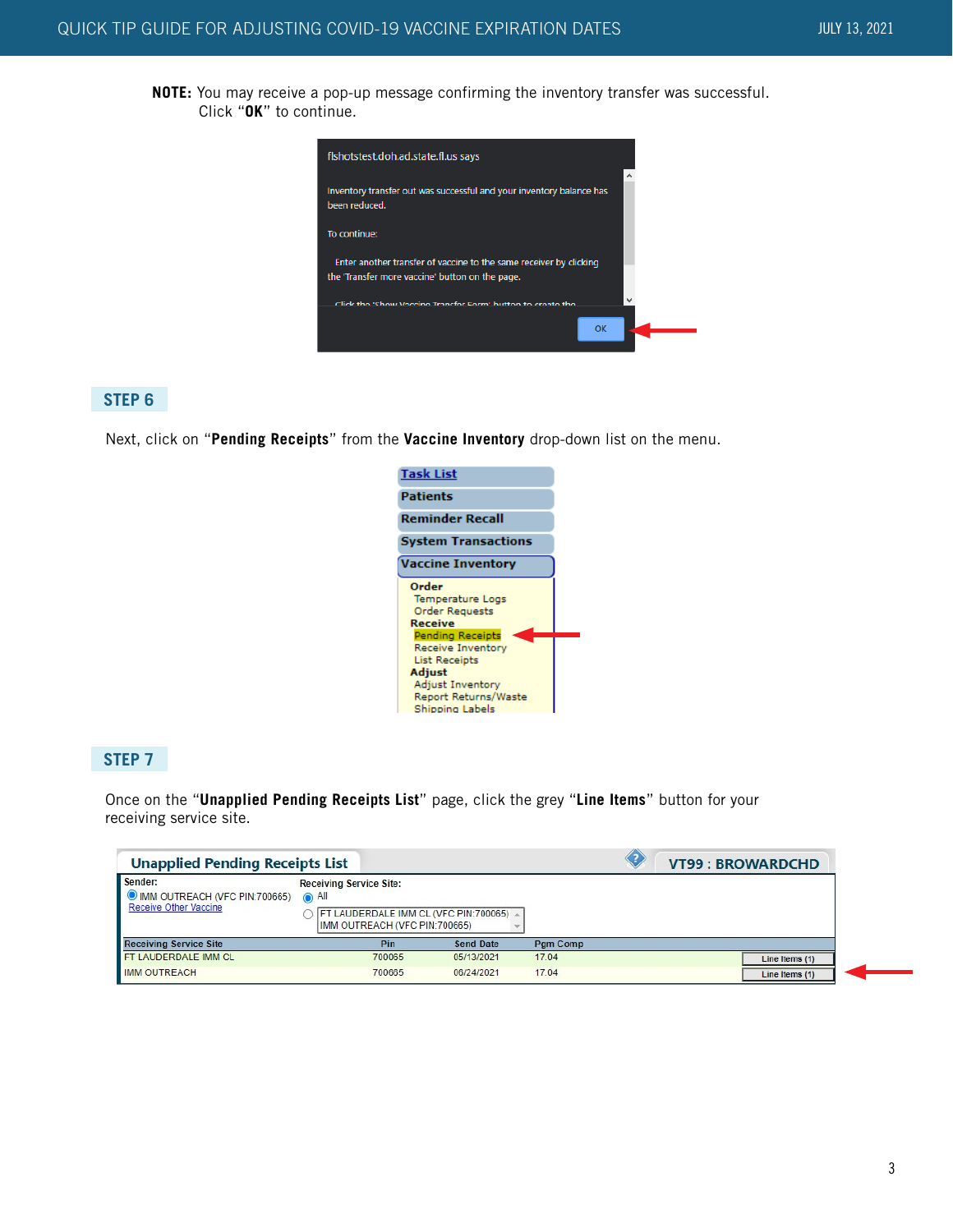# **STEP 8**

This brings you to the "**Apply Pending Transfer**" page. Click in the "**Revise**" check-box to open the editing fields.

|                    | <b>Apply Pending Transfer</b> |                                                                                  |                        |                                                                               |                      |                                           | <b>VT99: BROWARDCHD</b>  |               |
|--------------------|-------------------------------|----------------------------------------------------------------------------------|------------------------|-------------------------------------------------------------------------------|----------------------|-------------------------------------------|--------------------------|---------------|
|                    |                               | Sender: IMM OUTREACH (VFC PIN:700665)<br>Receiver: IMM OUTREACH (VFC PIN:700665) |                        |                                                                               |                      | <b>Ship Date:</b><br><b>Receipt Date:</b> | 06/24/2021<br>06/24/2021 |               |
| Item<br><b>Nbr</b> | Pgm<br>Comp                   | <b>NDC</b>                                                                       | Vaccine                | <b>Manufacturer</b>                                                           | Lot<br><b>Number</b> | <b>Expiration</b><br>Date                 | <b>Doses</b>             | <b>Revise</b> |
|                    | 17.04                         | 59267-1000-02                                                                    | <b>COVID-19 PFIZER</b> | PFIZER, INC                                                                   | <b>EW0168</b>        | 08/31/2021                                | 26908                    |               |
|                    |                               |                                                                                  |                        | Apply transfer to inventory balances<br><b>Return to Pending Receipt List</b> | Cancel               |                                           |                          |               |

From here, you can make the necessary adjustments in the **Expiration Date** field.

|                           | Sender: IMM OUTREACH (VFC PIN:700665)                                                   |               |                        |                     |                      | <b>Ship Date:</b>         | 06/24/2021   |               |  |
|---------------------------|-----------------------------------------------------------------------------------------|---------------|------------------------|---------------------|----------------------|---------------------------|--------------|---------------|--|
|                           | Receiver: IMM OUTREACH (VFC PIN:700665)                                                 |               |                        |                     |                      | <b>Receipt Date:</b>      | 06/24/2021   |               |  |
| <b>Item</b><br><b>Nbr</b> | Pgm<br>Comp                                                                             | <b>NDC</b>    | Vaccine                | <b>Manufacturer</b> | Lot<br><b>Number</b> | <b>Expiration</b><br>Date | <b>Doses</b> | <b>Revise</b> |  |
|                           | 17.04                                                                                   | 59267-1000-02 | <b>COVID-19 PFIZER</b> | PFIZER, INC         | EW0168               | 08/31/2021                | 26908        | v             |  |
| <b>Received:</b>          | $17.04 \times$                                                                          | 59267-1000-02 | COVID-19 PFIZER v      | PFIZER, INC         | <b>EW0168</b>        | 07/31/2021                | Reject L     | Apply         |  |
|                           | Cancel<br>Apply transfer to inventory balances<br><b>Return to Pending Receipt List</b> |               |                        |                     |                      |                           |              |               |  |
|                           |                                                                                         |               |                        |                     |                      |                           |              |               |  |

# **STEP 9**

Once the adjustment has been made, click "**Apply.**"

|                    | Sender: IMM OUTREACH (VFC PIN:700665)   | <b>Ship Date:</b> | 06/24/2021             |                     |                      |                           |              |        |
|--------------------|-----------------------------------------|-------------------|------------------------|---------------------|----------------------|---------------------------|--------------|--------|
|                    | Receiver: IMM OUTREACH (VFC PIN:700665) |                   |                        |                     |                      | <b>Receipt Date:</b>      | 06/24/2021   |        |
| Item<br><b>Nbr</b> | Pgm<br>Comp                             | <b>NDC</b>        | Vaccine                | <b>Manufacturer</b> | Lot<br><b>Number</b> | <b>Expiration</b><br>Date | <b>Doses</b> | Revise |
|                    | 17.04                                   | 59267-1000-02     | <b>COVID-19 PFIZER</b> | PFIZER, INC         | <b>EW0168</b>        | 08/31/2021                | 26908        | V      |
| <b>Received:</b>   | 17.04 $\times$                          | 59267-1000-02     | COVID-19 PFIZER v      | PFIZER, INC.        | EW0168               | 07/31/2021                | Reject L     | Apply  |

# **STEP 10**

Next, click "**Apply transfer to inventory balances.**"

|               | 06/24/2021   | <b>Ship Date:</b>                | Sender: IMM OUTREACH (VFC PIN:700665)   |                                                                               |                 |               |             |                    |  |  |
|---------------|--------------|----------------------------------|-----------------------------------------|-------------------------------------------------------------------------------|-----------------|---------------|-------------|--------------------|--|--|
|               | 06/24/2021   | <b>Receipt Date:</b>             | Receiver: IMM OUTREACH (VFC PIN:700665) |                                                                               |                 |               |             |                    |  |  |
| <b>Revise</b> | <b>Doses</b> | <b>Expiration</b><br><b>Date</b> | Lot<br><b>Number</b>                    | <b>Manufacturer</b>                                                           | Vaccine         | <b>NDC</b>    | Pgm<br>Comp | Item<br><b>Nbr</b> |  |  |
|               | 26908        | 08/31/2021                       | EW0168                                  | PFIZER, INC.                                                                  | COVID-19 PFIZER | 59267-1000-02 | 17.04       |                    |  |  |
|               | 26908        | 07/31/2021                       | <b>EW0168</b>                           | PFIZER, INC.                                                                  | COVID-19 PFIZER | 59267-1000-02 | 17.04       | Received:          |  |  |
|               |              |                                  | Cancel                                  | Apply transfer to inventory balances<br><b>Return to Pending Receipt List</b> |                 |               |             |                    |  |  |